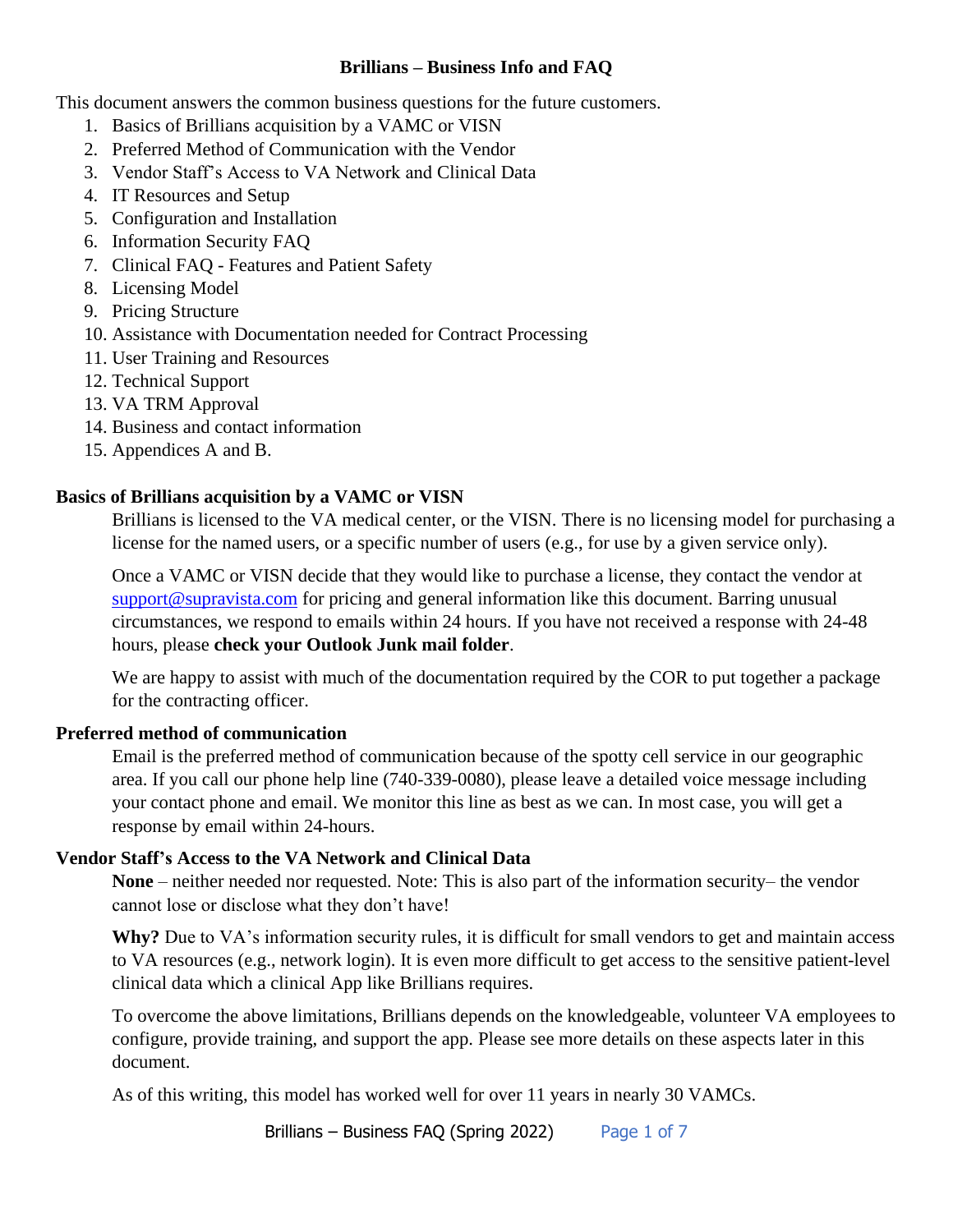## **IT Resources and Setup**

Brillians is a Windows desktop App like CPRS. Therefore, all it needs is a network folder to install the executable and the supporting files. The end-users execute the App from this folder using a link on the CPRS Tools menu. The access to App is controlled by two Active Directory groups setup by the IT staff. We provide guidance to the IT staff regarding properly setting up the folder and assigning permissions.

No other IT resources are needed. Specifically, there is no need for any new hardware/servers, SQL databases, HL7 configuration, etc. There are no webservers and no dashboards. There is nothing to update or maintain by the IT.

Nothing is installed on the workstation/GFE laptops. Nothing is stored in Windows registry. Therefore, replacing a workstation does not involve any Brillians-related work on part of the IT.

Please see more details here: FAQ – [IT Staff | Brillians](https://www.brillians.com/faq-it-staff/)

### **Configuration and Installation**

Once the purchase decision is made and the contract is in progress, we encourage VAMCs to start working on configuration and installation.

The configuration involves **creating various configuration files specific to the VAMC** which inform the App about nuances of the given VistA instance. For example, lab names and imaging names vary. The same lab test may have multiple names, including retired lab names.

Obviously, the configuration requires access to the clinical data. Due to vendor staff's inability to access the VA network and clinical data, the configuration must be done by the VAMC/VISN using VHA's internal resources. There are knowledgeable VA employees who volunteer their time to do the configuration for their own VAMCs as well as others.

Once the configuration is complete, installation simply requires copying the configured files to VAMC's designated network folder as detailed under the "**IT Resources and Setup**" section above. We provide additional guidance to the IT staff regarding properly setting up the folder and setting permissions.

Nothing is installed on the end-users' workstations. All authorized users can access the App from any network-connected workstation in the VAMC.

How long does it take? As a rough estimate, from the time the VAMC/VISN informs us of their firm decision to purchase the license, it takes about 30 days to install the fully functional App in the VAMCs. For multiple VAMCs, it may take a little longer.

Once the App is installed, it can be used for testing by the superusers and informatics staff. However, *we do not recommend releasing it for wider use until the end-user training is completed* so that the users understand the benefits, the workflow, and proper use of the rich feature-set. Having training beforehand ensures that the first impressions are not negative.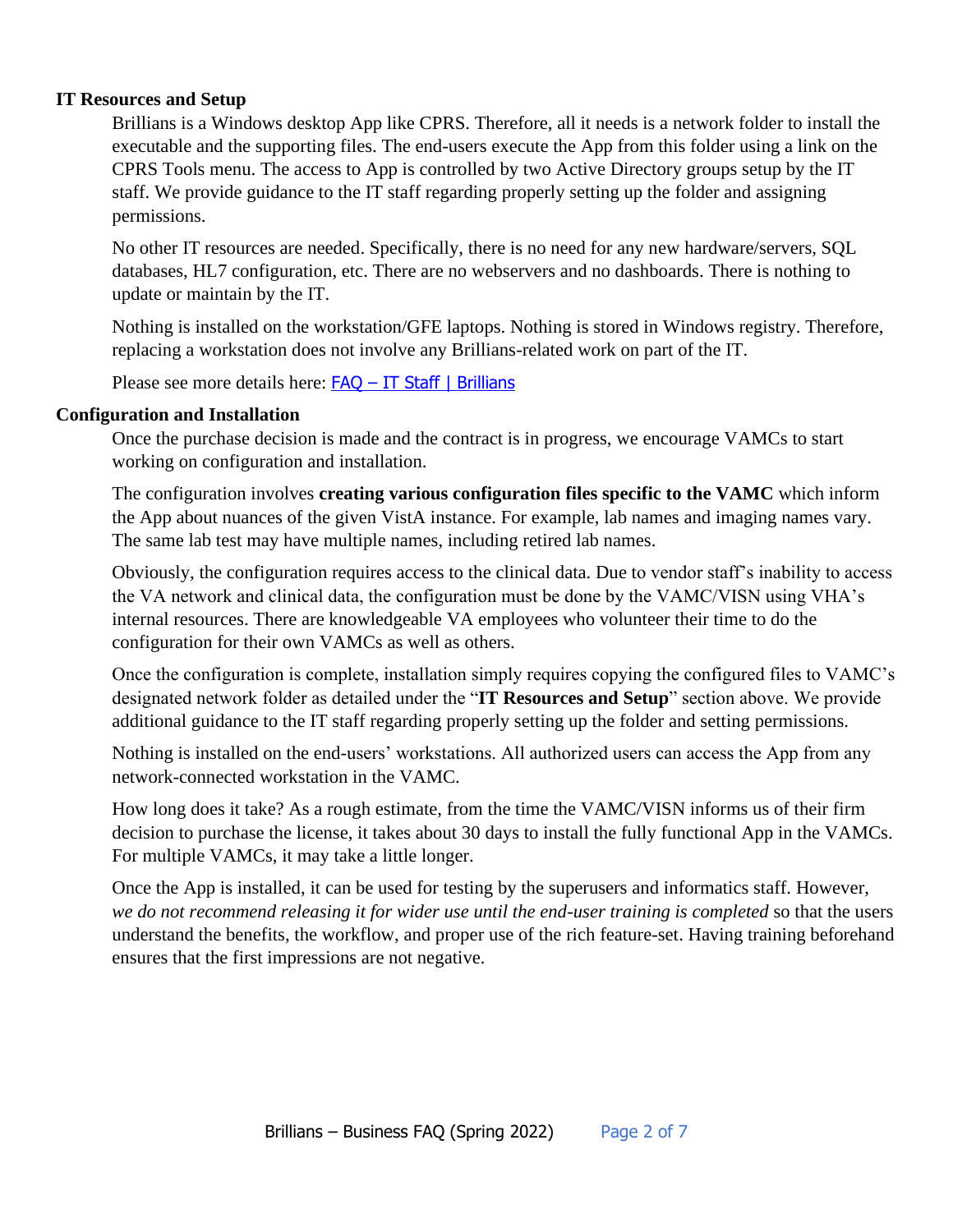# **Information Security FAQ**

Brillians is compliant with VHA's information security guidance including 2FA login and idle time-out. It uses the same RPC broker as CPRS. This means that Brillians' communication with the VistA database is as secure as CPRS.

Brillians supports login using PIV/PIN or Access/Verify codes. Likewise, Brillians supports single signon (SSOi).

Please see more details here: FAQ – [Info Sec | Brillians](https://www.brillians.com/faq-info-sec/)

### **Clinical FAQ - Features and Patient Safety**

For list of features: please see [Features | Brillians](https://www.brillians.com/features/)

Cognitive support and Patient Safety Advisories: [Cognitive Support | Brillians](https://www.brillians.com/cognitive-support/) and [Advisories: Logic](https://www.brillians.com/advisories-logic-and-scope/)  [and Scope | Brillians](https://www.brillians.com/advisories-logic-and-scope/)

For differences between CPRS and Brillians, workflow, and similar discussion, please see this page: FAQ – [Clinical | Brillians](https://www.brillians.com/faq-clinical/)

## **Licensing Model**

SupraVISTA products are licensed using the "Software-as-a-Service" (SaaS) model.

- There is one, clearly defined annual licensing fee which pays for the unlimited use of the software by the licensing entity including all its OPCs and CBOCs. Specifically, there is no limit on the number of users or the workstations.
- There is no large upfront fee, and there are no additional piecemeal or nickel-and-dime fees.
- The annual license includes software updates, and Tier-2 and Tier-3 email support as described later in this document.
- Purchase of Add-on modules is optional. Their licensing fee is disclosed upfront and is included in the annual licensing fee for the contract.

As with all SasS licensed products, the customer is authorized to use the software only while the license is active.

### **Pricing Structure**

The Brillians' annual licensing fee is based on several factors. Effective 1/1/2022, our old model, which used the number of unique veterans as the sole metric to calculate the licensing fee, is no longer valid for cost estimates.

We are happy to provide a quote for a VAMC or a VISN at request. We offer discounted price for the VISN-level licensing.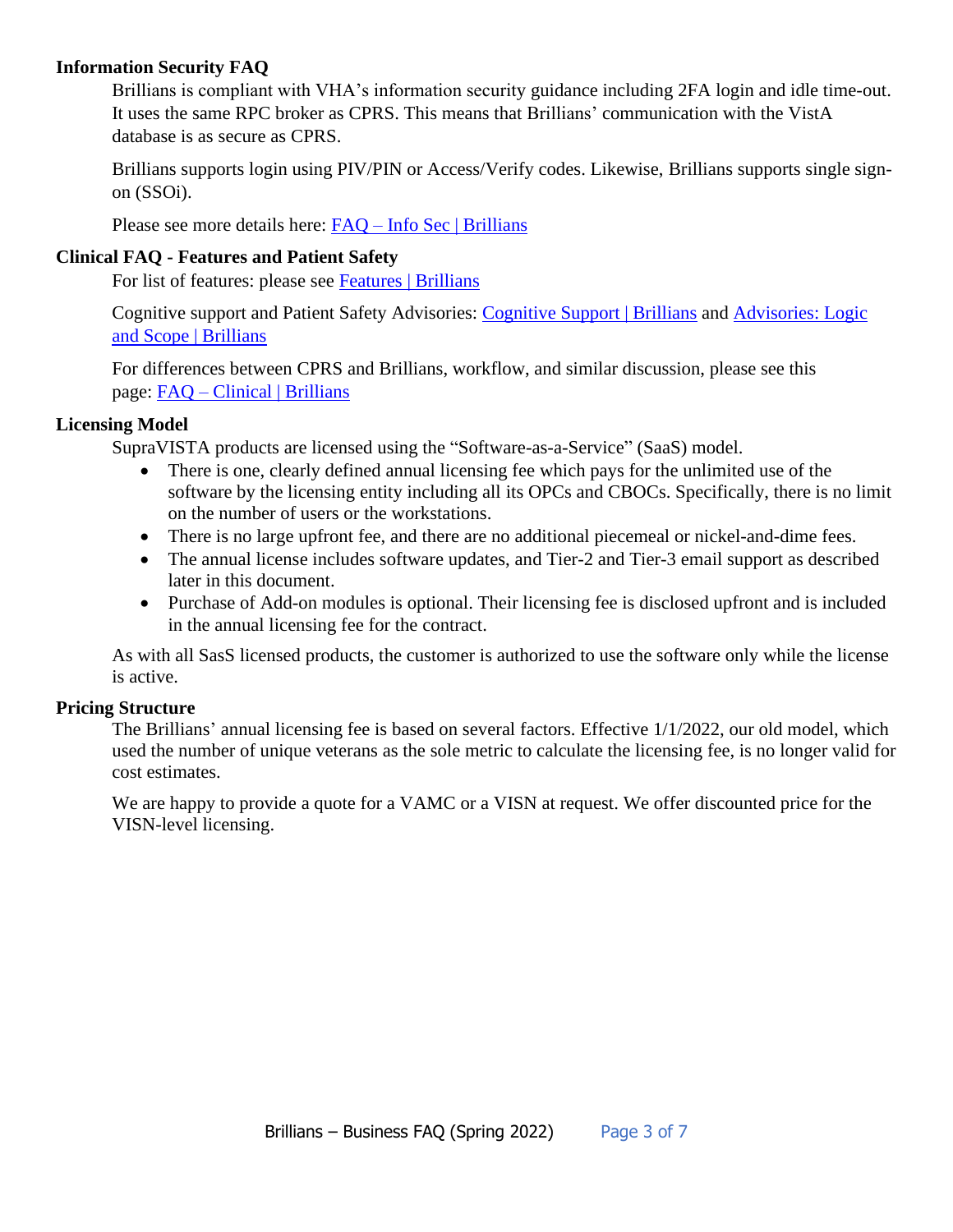### **Assistance with Documents needed for Contract Processing**

Once the VAMC/VISN has made a decision to license Brillians, please ask your COR to contact [support@supravista.com.](mailto:support@supravista.com) We are happy to provide various documents to put together a package for the Contracting Officer.

# **User Training and Resources** (Also see: **Appendix A**)

Due to vendor staff's inability to access the VA network and clinical data (see above), the user training must be provided by the VAMC/VISN using VHA's internal resources. There are knowledgeable VA employees who volunteer their time to provide training to their own VAMCs as well as others. For the VISN purchase, multiple VAMCs can coordinate their training sessions.

The vendor provides extensive training resources in electronic format including training videos as noted below.

The training and informational videos are here: [Brillians \(SupraVISTA\) Video Tutorials -](https://www.youtube.com/playlist?list=PL7vvfldMLFFfkRxh6yz7KRgpKmyR7gKZH) YouTube

The vendor's website provides large volume of information about the product: [Brillians | The most](https://www.brillians.com/)  [advanced Cognitive Support System for VistA/CPRS](https://www.brillians.com/)

Extensive help is included with the App. This is available from within the App using the conventional "Help" menu.

We are also looking into setting up a Q/A forum on our website. The link to the Forum will be displayed prominently on the website when the Forum is available.

### **Technical Support** (Please see: **Appendix B** for more details)

Due to vendor staff's inability to access the VA network and clinical data for troubleshooting (see above), the Tier-1 technical support must be provided by the VAMC/VISN using VHA's internal resources.

The vendor provides Tier-2 and Tier-3 technical support via email within two working days except in case of a natural disaster or breakdown of electronic communication systems beyond the vendor's control.

## **"Free Trial" versus limited time "Free Use"**

In the past, we offered 90-day "no-cost trial period". However, in 2022, Brillians is well established and well regarded in VHA. It is installed in about 30 VAMCs. Many VISNs are pursuing VISN-wide licenses.

Therefore, a "trial" to see if the product works is not a valid justification for a "trial period." Based on 11+ years of experience and use in over two dozen VAMCs, there is sufficient evidence that Brillians works as advertised! Brillians was recognized by OIG as an "*Organizational Strengths*" way back in 2009*.* See the OIG CAP review, page 3 - [Department of Veterans Affairs Office of Inspector General](https://www.va.gov/oig/CAP/VAOIG-08-03077-04.pdf)  [Combined Assessment Program Review of the Salem VA Medical Center Salem, Virginia; Rpt #08-](https://www.va.gov/oig/CAP/VAOIG-08-03077-04.pdf) [03077-04.](https://www.va.gov/oig/CAP/VAOIG-08-03077-04.pdf) The App is greatly improved since then.

However, once a purchase decision is made and the contract is in progress, we offer **90-day "free use"** of the application while the contracting process is in progress.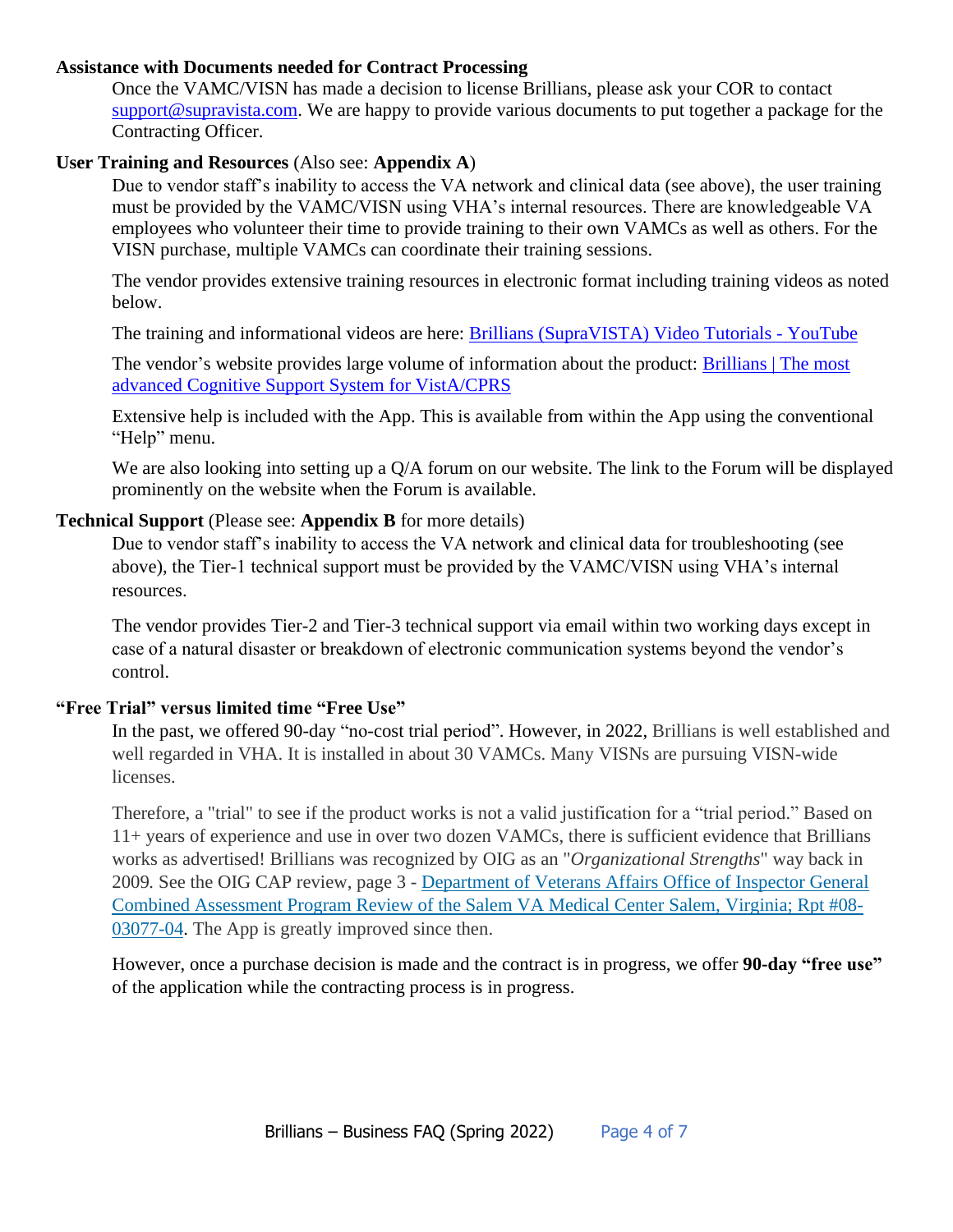# **VA TRM Approval**

All desktop applications intended for use on the VA systems must be approved on the VA TRM site. Brillians is approved for the foreseeable future. [Brillians \(va.gov\)](https://www.oit.va.gov/Services/TRM/ToolPage.aspx?tid=7557)

#### **Business email:**

Support@SupraVISTA.com

#### **Mailing Address (Registered Agent):**

SupraVISTA Medical DSS, LLC Registered Agents Inc 4445 Corporation Ln, STE 264 Virginia Beach, VA 2346

### **Business Information:**

SAM/CCR Registration Status: Active DUNS: 833015998 CAGE/NCAGE: 5UAA5 NAICS: 511210 – Software Publishers

### **Legal Business Name:**

SUPRAVISTA MEDICAL DSS, LLC Doing Business As (DBA): SUPRAVISTA

## **Company Website:**

[Brillians | The most advanced Cognitive Support System for VistA/CPRS](https://www.brillians.com/)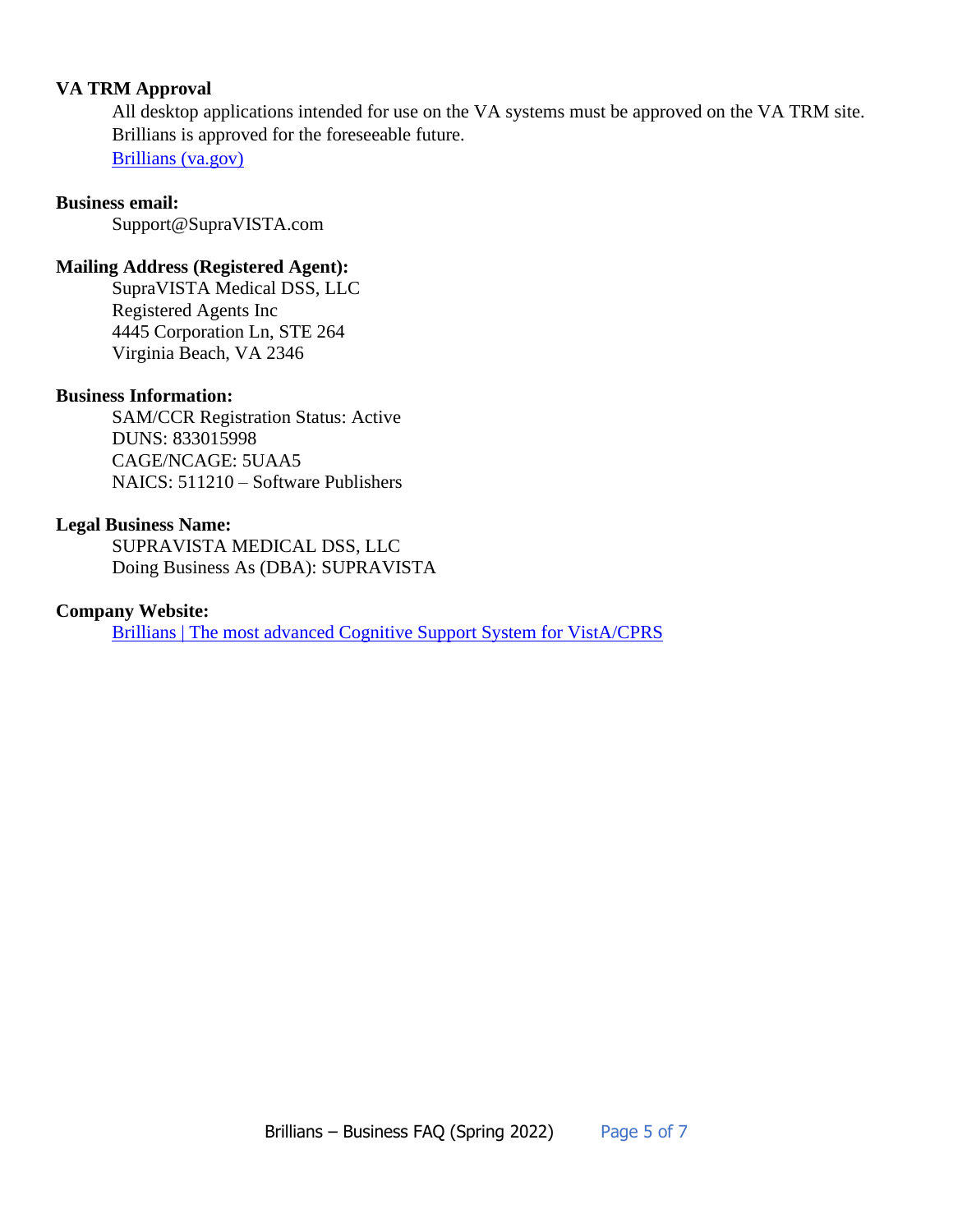# **Appendix – A: End-user Training**

The vendor provides extensive help and training resources in form of:

- Written documentation including many help documents directly accessible from the conventional Help menu.
- Training Videos expanding library of training videos on YouTube.
- Informational materials on the vendor's website.

The end-user training is provided by the VA's internal resources and is not part of the price offered in the vendor's quote

The local VAMC or the VISN staff will provide Brillians trainings, refreshers, and version/feature update information, etc., just as they do for CPRS and other VA applications for new users, refreshers for existing users, training/communication following feature updates, etc.

# **Appendix – B: Technical Support**

## **Tier-1 Technical support**

The Tier-1 support is provided by the organization's informatics or other designated staff.

The Tier-1 support includes, but is not limited to, the following:

- 1. Historically, most of the help requests are minor and typically relate to:
	- a. New users: How to access the application (typically, a link on the CPRS Tools menu).
	- b. New users: Request access to the application using an established request process (typically, OIT staff grants privileges via Active Directory).
	- c. How do I do X, or can Brillians do X? (Typically, informatics staff provides brief information, or points the user to the appropriate training resources).
- 2. Verify and reproduce the user-identified issues/errors and communicate to the vendor for resolution.
- 3. Network, Operating System, and other IT infrastructure related issues are beyond the vendor's control. These are handled by the local IT staff and are transient in most cases.
- 4. General issues which can be addressed via training, e.g., misunderstanding or misuse of features resulting in unexpected results.
- 5. Local configuration issues including initial configuration, and the subsequent need to tweak the configuration due to changes to the VistA system, e.g., lab names are changed, or new document titles are added. Historically, after the initial configuration, such needs are rather infrequent.
- 6. Any support issues which are not specifically listed under the Tier-2, or the Tier-3 support below.

# **Tier-2 Technical support**

The Tier-2 support includes the actual or perceived application error(s) in one or more features which the *VA staff can reproduce but cannot explain or solve*. However, the rest of the application remains fully functional.

In majority of the cases, such issues are related to configuration errors. Rarely, such errors may result from regression following a major update.

For Tier-2 technical support needs, the vendor provides support via email within two working days.